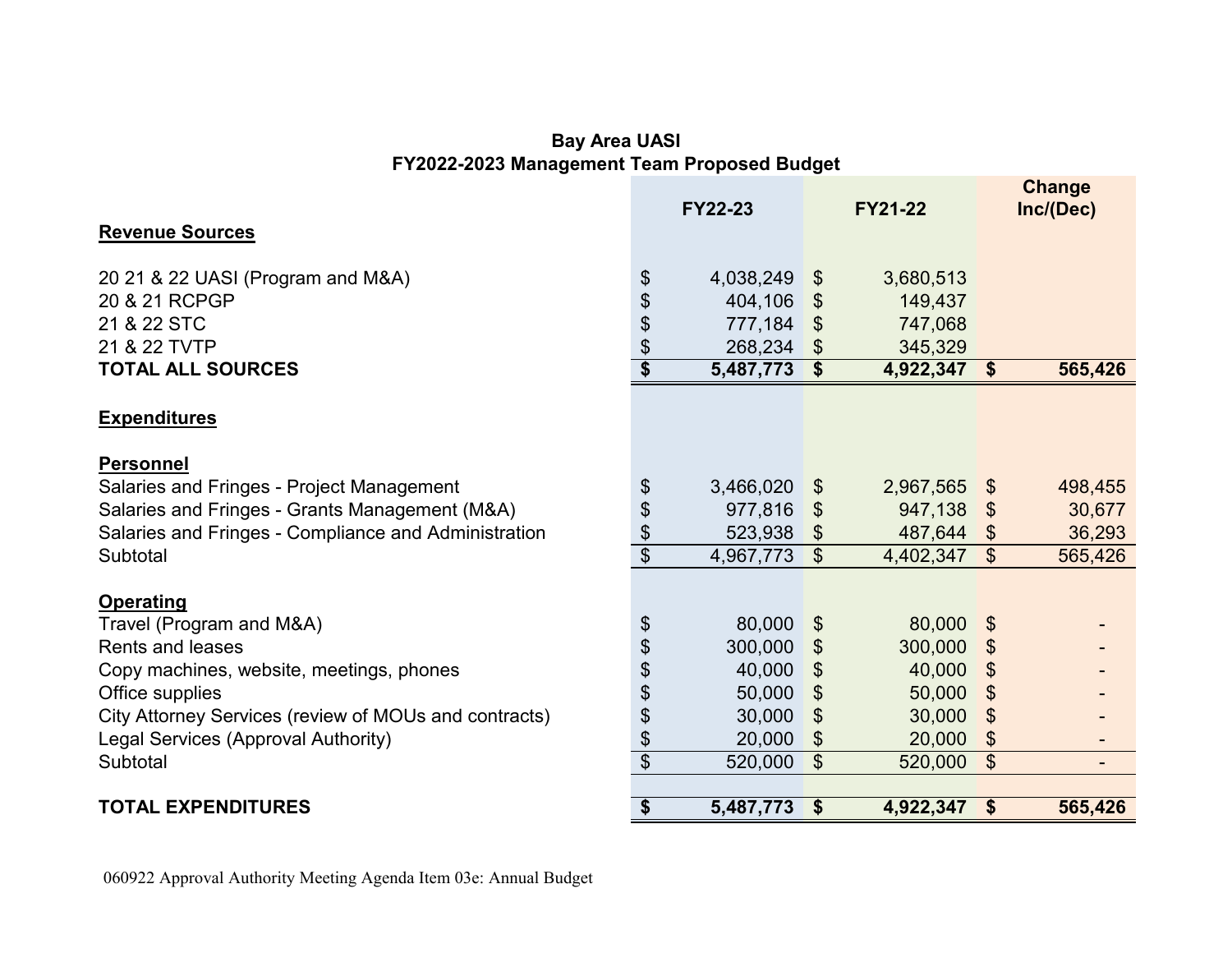| <b>UASI Management Team</b>          |                                   |                                        |                     |                 |              |  |  |
|--------------------------------------|-----------------------------------|----------------------------------------|---------------------|-----------------|--------------|--|--|
| FY2022-2023 Personnel Detail         |                                   |                                        |                     |                 |              |  |  |
|                                      |                                   |                                        |                     |                 |              |  |  |
|                                      |                                   |                                        |                     | <b>Fringe</b>   |              |  |  |
| <b>Classification</b>                | <b>Job Title</b>                  | Program                                | <b>Salary</b>       | <b>Benefits</b> | <b>Total</b> |  |  |
|                                      |                                   |                                        |                     |                 |              |  |  |
| <b>Project Management Team</b>       |                                   |                                        |                     |                 |              |  |  |
| 0954 Mgr VIII                        | General Manager                   | <b>UASI Program Management</b>         | 242,736             | 84,958          | 327,694      |  |  |
|                                      |                                   | <b>Targeted Violence and Terrorism</b> |                     |                 |              |  |  |
| 0933 Mgr V                           | Regional Project Manager          | Prevention (TVTP)                      | 198,692             | 69,542          | 268,234      |  |  |
| 0932 Mgr IV                          | Regional Project Manager          | <b>UASI Program Management</b>         | 184,184             | 64,464          | 248,648      |  |  |
| 0931 Mgr III                         | <b>Risk Management</b>            | <b>UASI Program Management</b>         | 171,600             | 60,060          | 231,660      |  |  |
| 0931 Mgr III                         | <b>Cyber Resilience PM</b>        | <b>UASI Program Management</b>         | 171,600             | 60,060          | 231,660      |  |  |
|                                      | Regional Catastrophic             |                                        |                     |                 |              |  |  |
| 0931 Mgr III                         | <b>Planning Project Manager</b>   | <b>RCPGP Program Management</b>        | 171,600             | 60,060          | 231,660      |  |  |
| 1823 Sr Admin Analyst                | <b>Financial Specialist</b>       | <b>RCPGP Program Management</b>        | 127,738             | 44,708          | 172,446      |  |  |
|                                      | Training & Exercise Program       |                                        |                     |                 |              |  |  |
| 0932 Mgr IV                          | Manager                           | <b>BATEP</b>                           | 184,184             | 64,464          | 248,648      |  |  |
|                                      | Training & Exercise Project       |                                        |                     |                 |              |  |  |
| 0931 Mgr III                         | Manager                           | <b>BATEP</b>                           | 171,600             | 60,060          | 231,660      |  |  |
| 1824 Principal Admin Analyst         | <b>T&amp;E Coordinator</b>        | <b>BATEP</b>                           | 147,888             | 51,761          | 199,649      |  |  |
| 1823 Sr Admin Analyst                | <b>T&amp;E Grants Specialist</b>  | <b>BATEP</b>                           | 127,738             | 44,708          | 172,446      |  |  |
| 8601 ESC 1                           | T&E Admin Support                 | <b>BATEP</b>                           | 92,170              | 32,260          | 124,430      |  |  |
| 0932 Mgr IV                          | Regional Project Manager          | STC Program Management                 | 184,184             | 64,464          | 248,648      |  |  |
| 0931 Mgr III                         | <b>CBRNE Program Manager</b>      | <b>STC Program Management</b>          | 171,600             | 60,060          | 231,660      |  |  |
| 1823 Sr Admin Analyst                | <b>STC Financial Analyst</b>      | <b>STC Program Management</b>          | 127,738             | 44,708          | 172,446      |  |  |
| 8601 ESC 1                           | <b>STC Administrative Analyst</b> | <b>STC Program Management</b>          | 92,170              | 32,260          | 124,430      |  |  |
| <b>Subtotal</b>                      |                                   |                                        | 2,567,422           | 898,598         | 3,466,020    |  |  |
|                                      |                                   |                                        |                     |                 |              |  |  |
| <b>Grants Management Unit</b>        |                                   |                                        |                     |                 |              |  |  |
| 0932 Mgr IV                          | <b>Chief Financial Officer</b>    | <b>UASI M&amp;A</b>                    | 184,184             | 64,464          | 248,648      |  |  |
| 1824 Principal Admin Analyst         | <b>Contract Specialist</b>        | <b>UASI M&amp;A</b>                    | 147,888             | 51,761          | 199,649      |  |  |
| 1657 Acct IV                         | <b>Grants Accountant</b>          | UASI M&A                               | 136,760             | 47,866          | 184,626      |  |  |
| 1823 Sr Admin Analyst                | <b>Grants Specialist</b>          | <b>UASI M&amp;A</b>                    | 127,738             | 44,708          | 172,446      |  |  |
| 1823 Sr Admin Analyst                | <b>Grants Specialist</b>          | <b>UASI M&amp;A</b>                    | 127,738             | 44,708          | 172,446      |  |  |
| <b>Subtotal</b>                      |                                   |                                        | 724,308             | 253,508         | 977,816      |  |  |
|                                      |                                   |                                        |                     |                 |              |  |  |
| <b>Compliance and Administration</b> |                                   |                                        |                     |                 |              |  |  |
| 0931 Mgr III                         | Regional Grants Manager           | <b>UASI M&amp;A</b>                    | 171,600             | 60,060          | 231,660      |  |  |
| 1844 Sr Management Assistant         | <b>Office Administrator</b>       | <b>UASI M&amp;A</b>                    | 115,622             | 40,468          | 156,090      |  |  |
| 1842 Management Assistant            | Office Manager/AA Liaison         | <b>UASI M&amp;A</b>                    | 100,880             | 35,308          | 136,188      |  |  |
| <b>Subtotal</b>                      |                                   |                                        | 388,102             | 135,836         | 523,938      |  |  |
|                                      |                                   |                                        |                     |                 |              |  |  |
| <b>TOTAL: MANAGEMENT TEAM</b>        |                                   |                                        | 3,679,832 1,287,941 |                 | 4,967,773    |  |  |